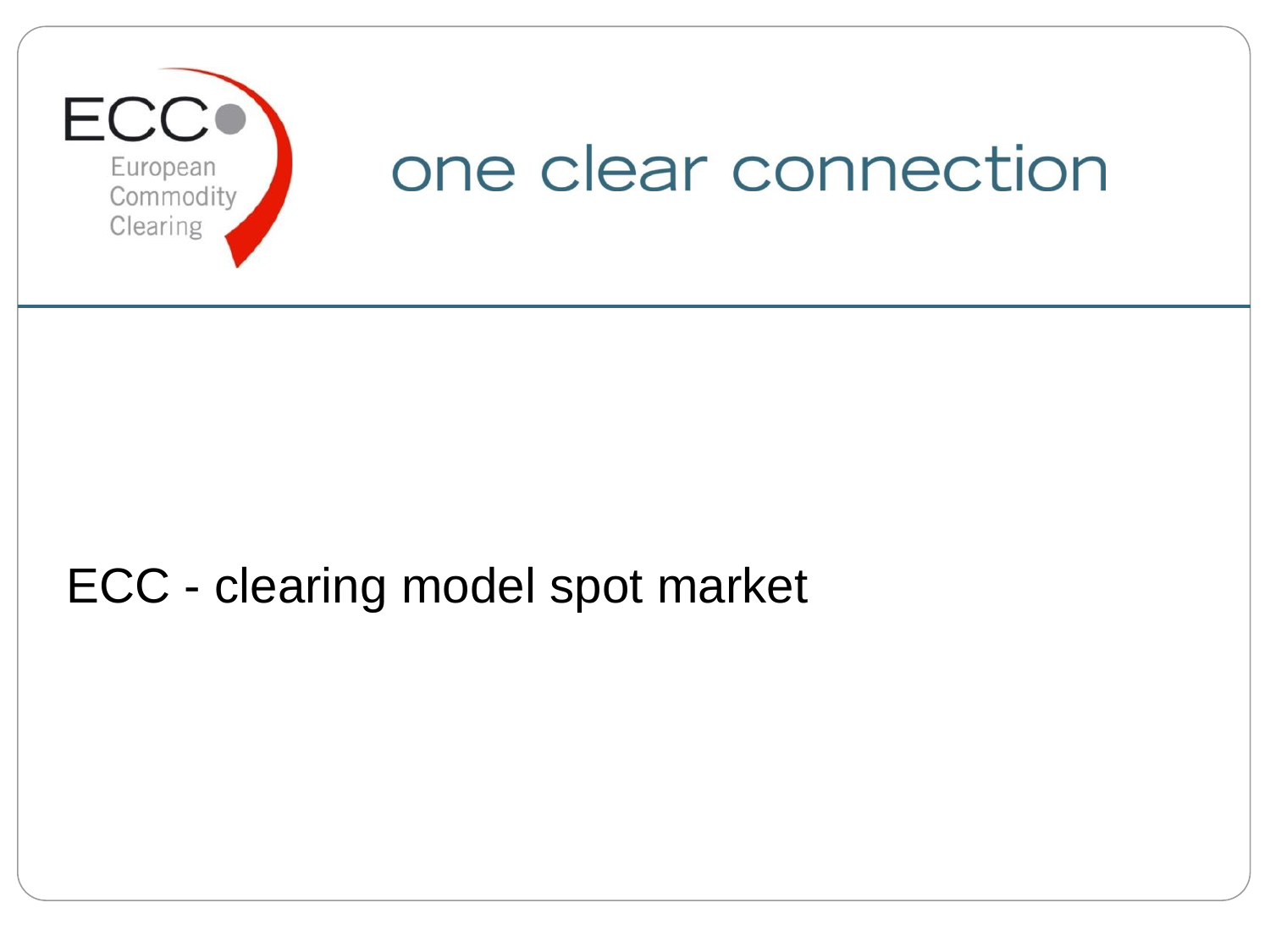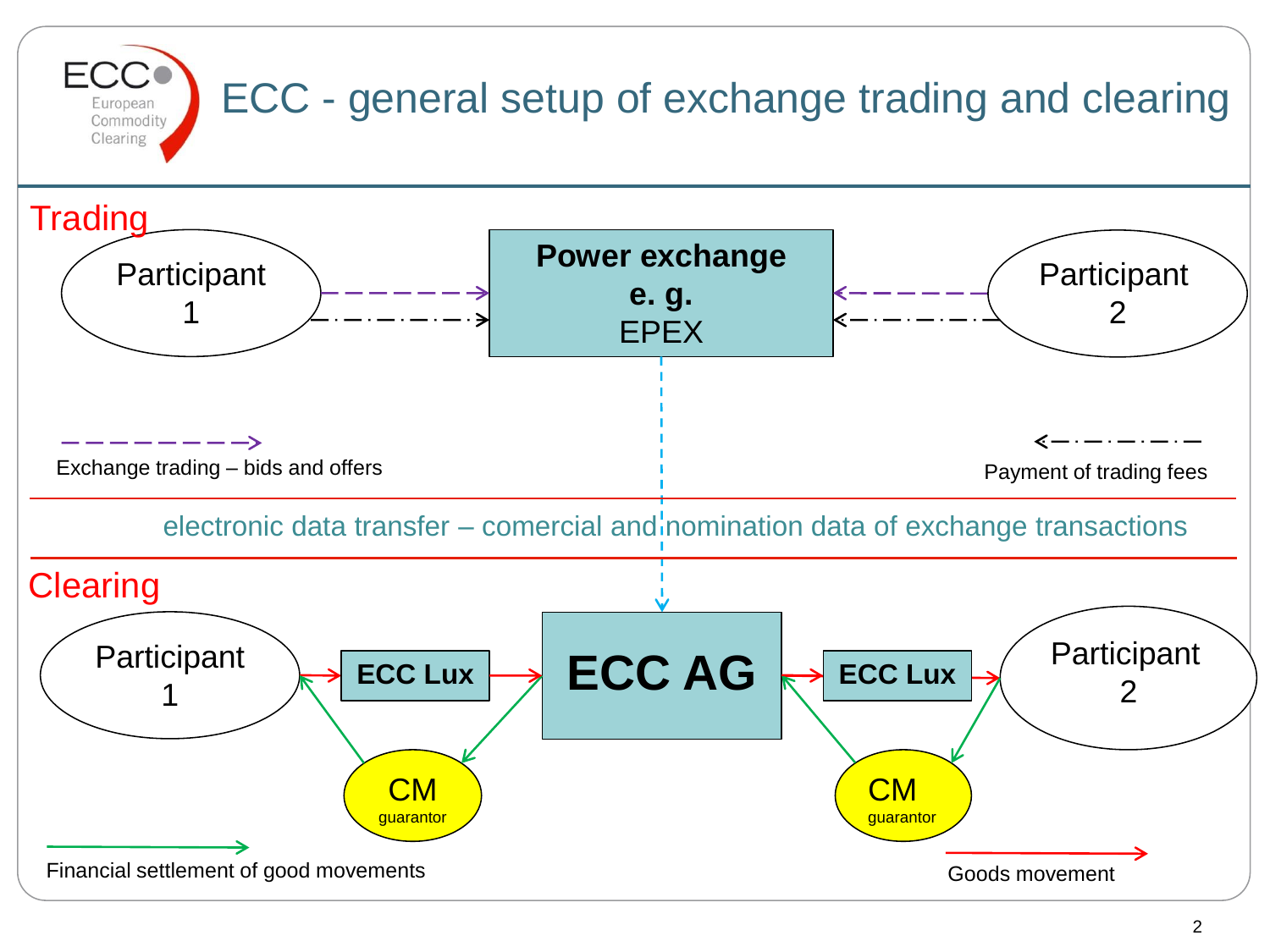

## ECC - general setup of exchange trading

- Exchanges are responsible for organizing the trading platforms and the relevant rules
- For the performed services the exchanges receive trading fees = fees are taxable under VAT aspects
- Finally exchanges give the commercial data of every closed deal on exchange to ECC in an electronic format – the exchanges are not part of the following delivery chain
- ECC is independent from power exchanges
- ECC is receiving the commercial data and steps together with ECC Lux between participant 1 and participant 2 according to the clearing conditions – by a contractually relationship
- ECC is responsible for the settlement of the contractually relationship between participants and ECC – nomination and financial settlement
- Targets of this procedure: safeguarding and anonymity of energy trading
- ECC Lux is part of the chain to avoid VAT fraud and to minimize trading obstacles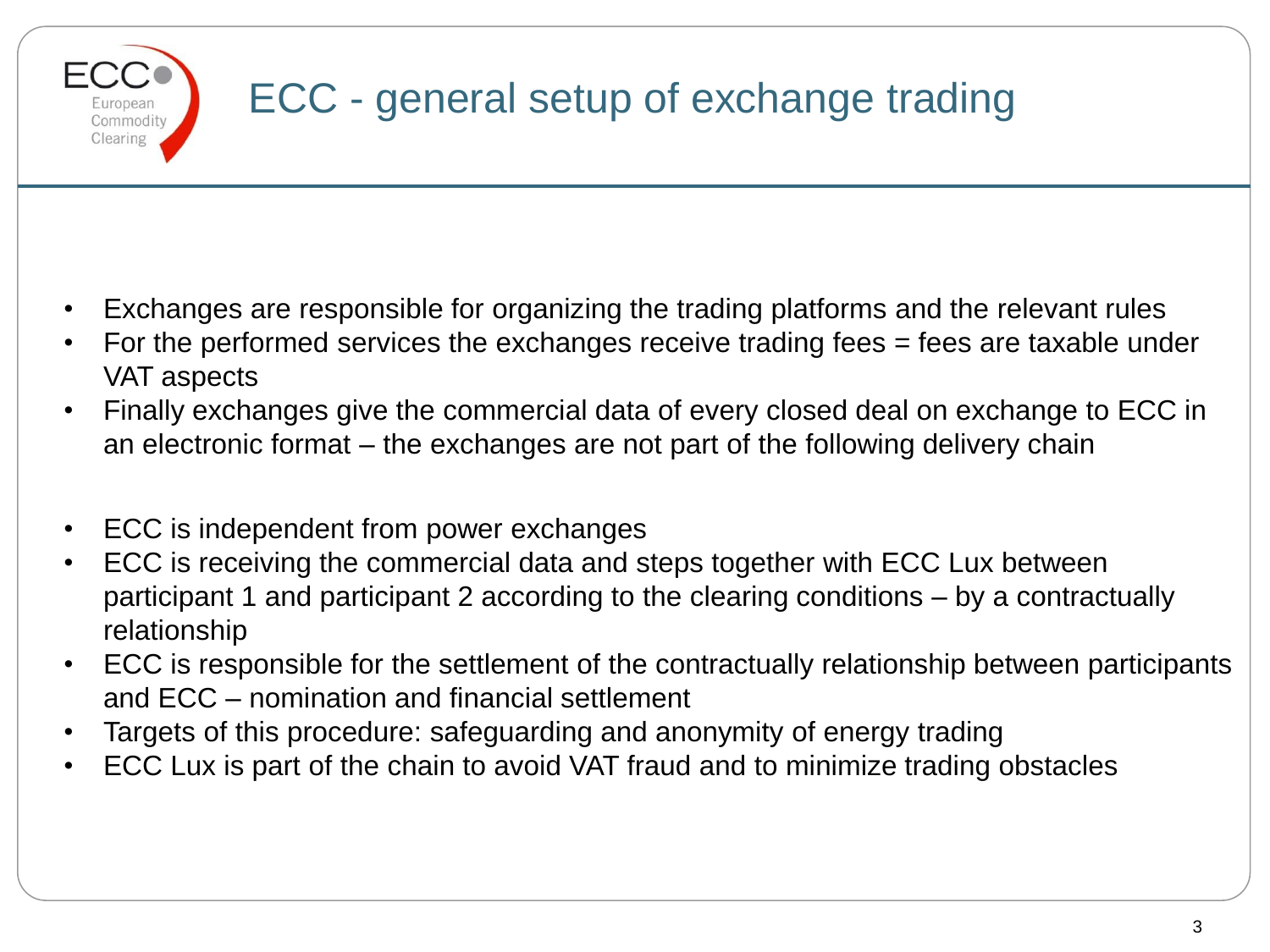

- ECC and most of the trading participants are taxable dealer in sense of article 38 of the VAT directive
- The seat of head quarter or of a branch of the beneficiary determine the relevant VAT rules
- In cases of different countries of buyer and sellers = international reverse charge mechanism is applicable
- domestic reverse charge mechanism or zero-rated systems (e. g. warehouse systems) are not relevant and are not applicable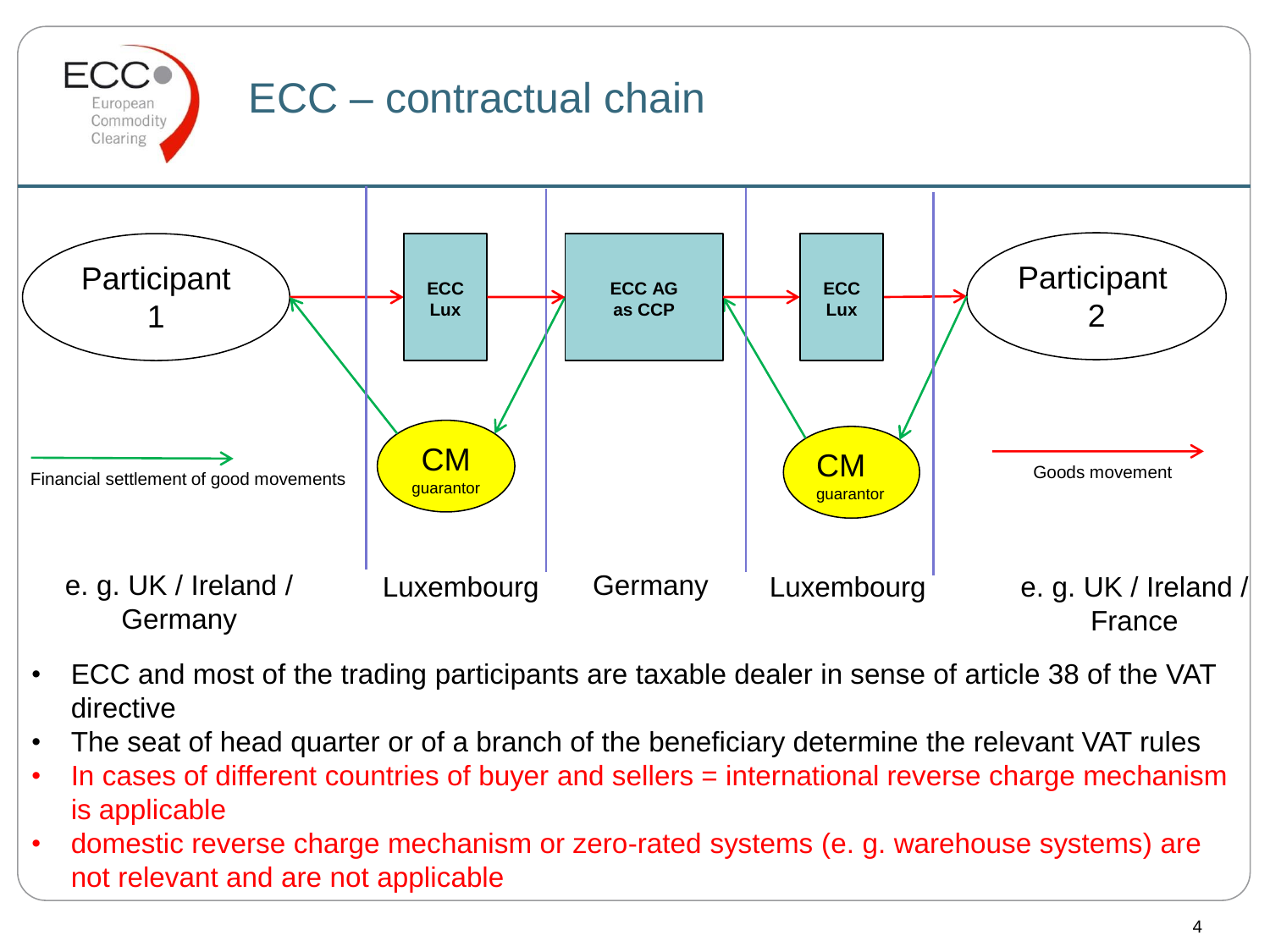

## Legal basis: cross-border deliveries of power

### Legal basis of the international reverse charge mechanism

## In the European Community

- COUNCIL DIRECTIVE 2006/112/EC of 28 November 2006 on the common system of value added tax - article 38 and 39:
- <http://eur-lex.europa.eu/legal-content/EN/TXT/HTML/?uri=CELEX:32003L0092&from=DE>

#### Article 38 VAT directive

1. In the case of the supply of gas through a natural gas system situated within the territory of the Community or any network connected to such a system, the supply of electricity, or the supply of heat or cooling energy through heating or cooling networks to a taxable dealer, the place of supply shall be deemed to be the place where that taxable dealer has established his business or has a fixed establishment for which the goods are supplied or, in the absence of such a place of business or fixed establishment, the place where he has his permanent address or usually resides.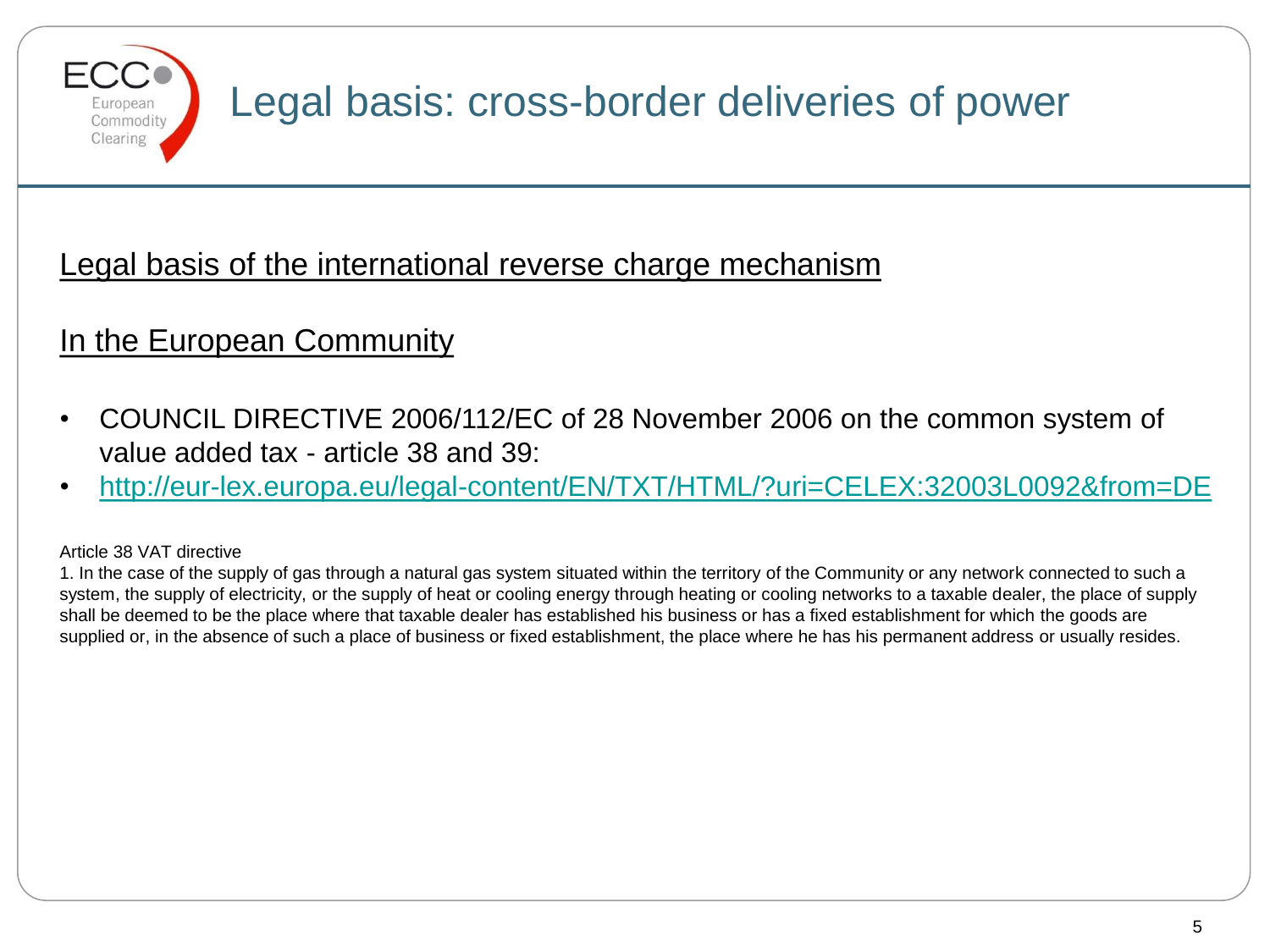## ECC Luxembourg as taxable person

- ECC Lux is a taxable dealer under a VAT point of view in sense of article 38 VAT directive
- ECC Lux is registered in Luxembourg only
- There are no branches in other EC countries



European Commodity Clearing

#### **European Commission**

About us. Online Databases: Tenders & Grants. FAO: Subscribe to newsflash. What's New ? Sitemap

#### **VIES VAT number validation**

#### Yes, valid VAT number

| <b>Member State</b>           | ш                                                   |
|-------------------------------|-----------------------------------------------------|
| <b>VAT Number</b>             | LU 23418829                                         |
| Date when request<br>received | 2017/03/10 14:17:44                                 |
| <b>Name</b>                   | EUROPEAN COMMODITY CLEARING<br>LUXEMBOURG S.A.R.L.  |
| <b>Address</b>                | 42, AVENUE J.F. KENNEDY<br><b>L-1855 LUXEMBOURG</b> |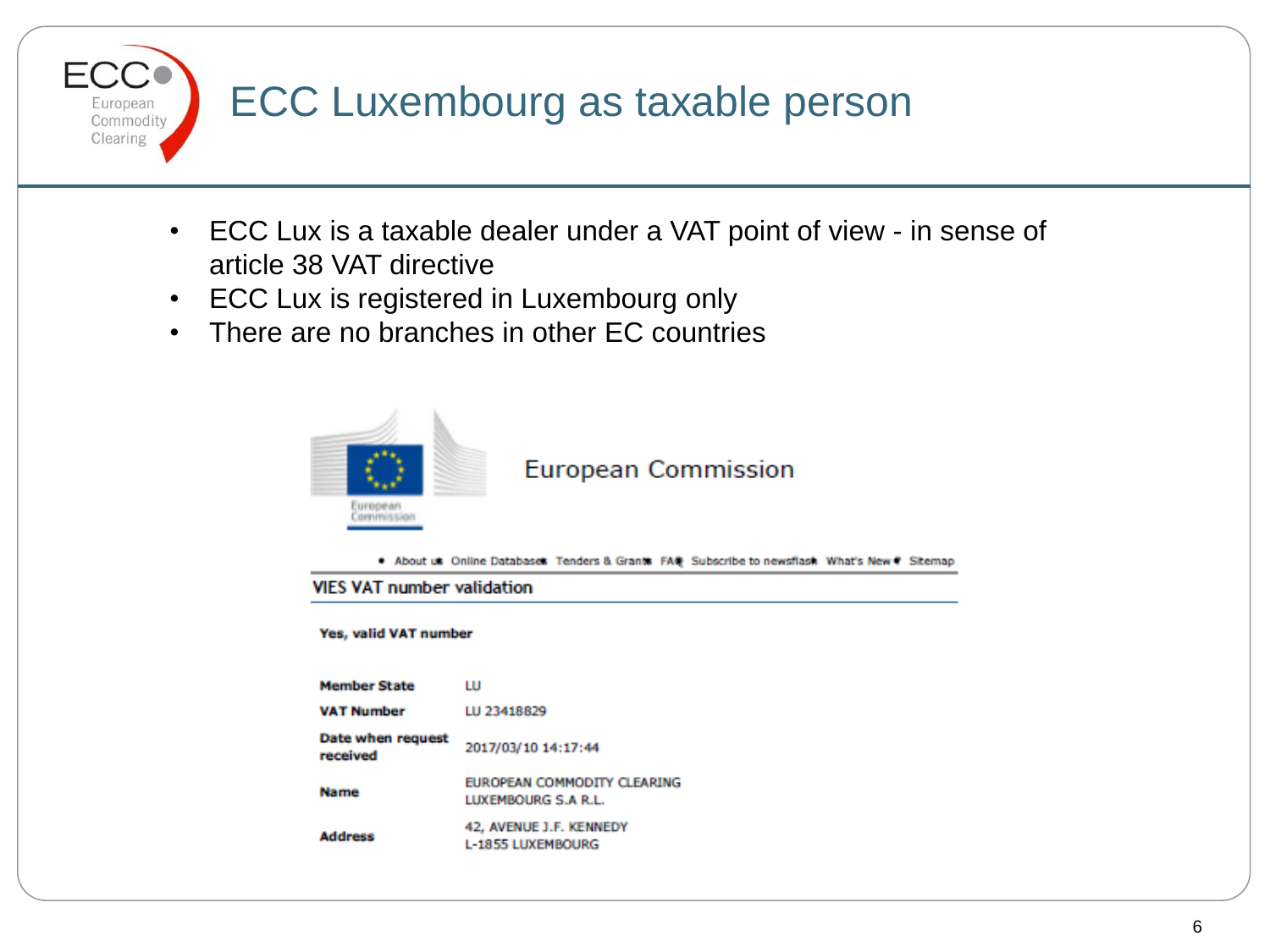

### Exchanges:

- Trading fees are taxable in principle as electronic services
- Place of VAT taxation to an VAT registered company depends on the seat of beneficiaries of these services
- Example 1: EPEX France to French trading participant = taxable in France French local VAT treatment
- Example 2: EPEX France to foreign trading participant = taxable in the foreing country local VAT treatment with reverse charge

### ECC Lux under respect of VAT treatment in Luxembourg

- Most of our trading participants are not registered in Luxembourg for VAT issues
- ECC Luxembourg is registred only in Luxembourg for VAT issues
- Clearing fees and the value of good movements are taxable in principle
- International reverse charge mechanism is applicable in cases of buys and sells between ECC Lux and foreign trading participants!